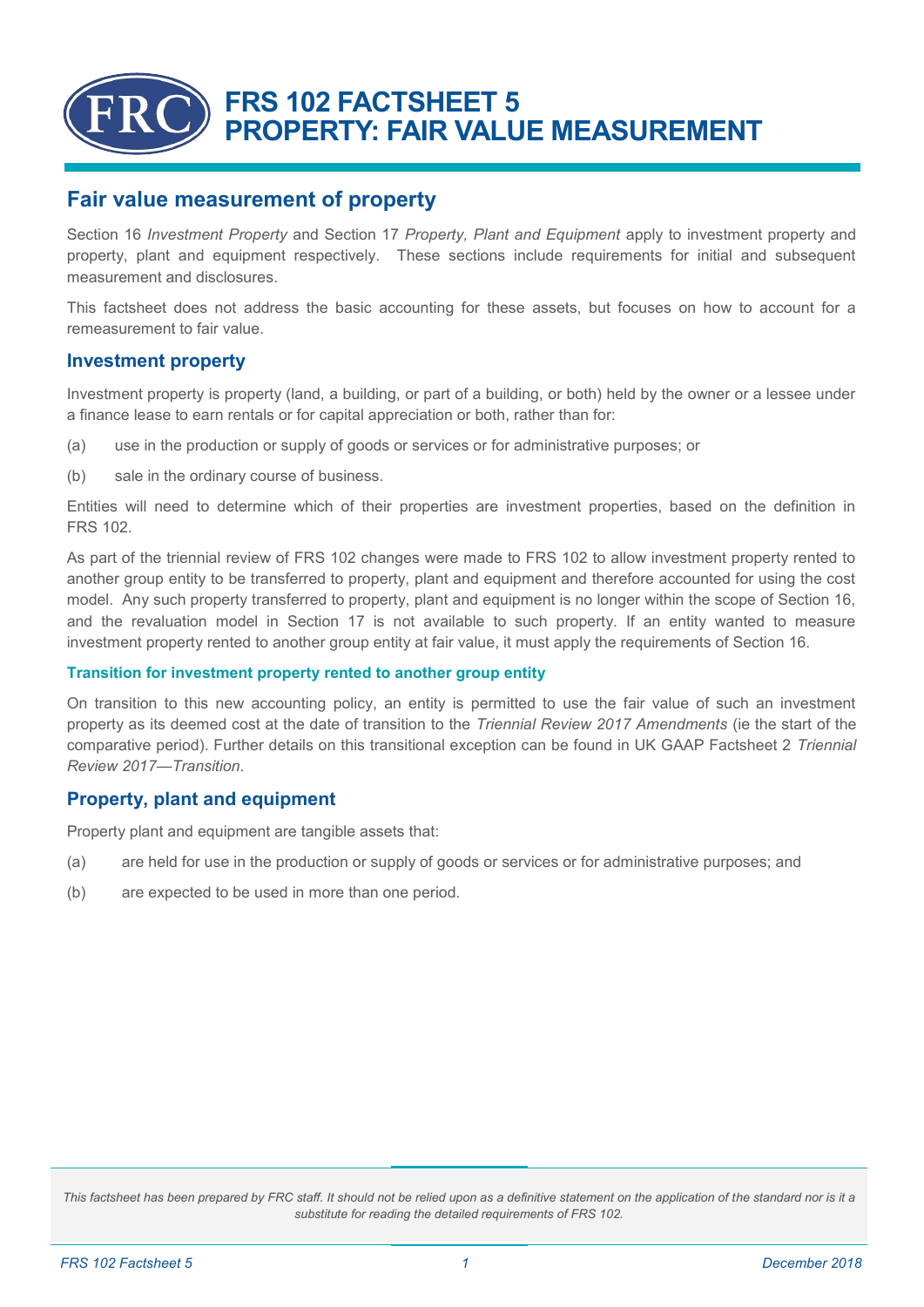| <b>Remeasurement to fair value</b>                                                                                                                                                                                                                                                                                                                                                                                                                                                                                  | Key FRS 102<br>references |
|---------------------------------------------------------------------------------------------------------------------------------------------------------------------------------------------------------------------------------------------------------------------------------------------------------------------------------------------------------------------------------------------------------------------------------------------------------------------------------------------------------------------|---------------------------|
| <b>Investment property</b>                                                                                                                                                                                                                                                                                                                                                                                                                                                                                          |                           |
| Investment property (other than any investment property rented to another group entity that have<br>been transferred to property, plant and equipment) must be measured at fair value at each reporting<br>date with changes in fair value recognised in profit or loss.                                                                                                                                                                                                                                            | 16.7                      |
| As part of the triennial review of FRS 102 amendments were made to Section 16 to remove the<br>undue cost or effort exemption in relation to fair value measurement of investment property and<br>introduce the accounting policy option for investment property rented to another group entity. As a<br>result, the only time when investment property within the scope of Section 16 is not measured at fair<br>value will be if a reliable measure of fair value is not available, which is expected to be rare. | 2A.4 to 2A.6              |
| Recognising changes in fair value in profit or loss is an application of the fair value accounting<br>requirements of Schedule 1 to The Large and Medium-sized Companies and Groups (Accounts and<br>Reports) Regulations 2008 (SI 2008/410) (the Regulations), specifically paragraph 40.                                                                                                                                                                                                                          |                           |
| <b>Example</b>                                                                                                                                                                                                                                                                                                                                                                                                                                                                                                      |                           |
| Entity A has an investment property. The property is measured at fair value at each reporting date.<br>Its fair value at 31 December 2017 was CU300,000 and its fair value at 31 December 2018 was<br>CU320,000. The change in fair value is recognised as follows:                                                                                                                                                                                                                                                 |                           |
| Dr<br>CU20,000<br>Investment property                                                                                                                                                                                                                                                                                                                                                                                                                                                                               |                           |
| Cr<br>Profit and loss account<br>CU20,000                                                                                                                                                                                                                                                                                                                                                                                                                                                                           |                           |
| Entity A will also need to account for any deferred tax implications arising from the change in fair<br>value.                                                                                                                                                                                                                                                                                                                                                                                                      |                           |
| Recognising the change in fair value in profit or loss does not make those gains immediately<br>chargeable to corporation tax, which will typically arise on disposal of the investment property.                                                                                                                                                                                                                                                                                                                   |                           |
| <b>Presentation in reserves</b>                                                                                                                                                                                                                                                                                                                                                                                                                                                                                     |                           |
| As fair value accounting requirements apply, the change in fair value has been recognised in profit or<br>loss, it is not recognised in a revaluation reserve.                                                                                                                                                                                                                                                                                                                                                      |                           |
| However, an entity may choose to transfer a portion of its retained profit and loss account equal to<br>the cumulative fair value gains for presentation purposes to a separate reserve, as this element of<br>the profit and loss account is not realised, and not available for distribution.                                                                                                                                                                                                                     |                           |
|                                                                                                                                                                                                                                                                                                                                                                                                                                                                                                                     |                           |
|                                                                                                                                                                                                                                                                                                                                                                                                                                                                                                                     |                           |
|                                                                                                                                                                                                                                                                                                                                                                                                                                                                                                                     |                           |
|                                                                                                                                                                                                                                                                                                                                                                                                                                                                                                                     |                           |
|                                                                                                                                                                                                                                                                                                                                                                                                                                                                                                                     |                           |
|                                                                                                                                                                                                                                                                                                                                                                                                                                                                                                                     |                           |
|                                                                                                                                                                                                                                                                                                                                                                                                                                                                                                                     |                           |
|                                                                                                                                                                                                                                                                                                                                                                                                                                                                                                                     |                           |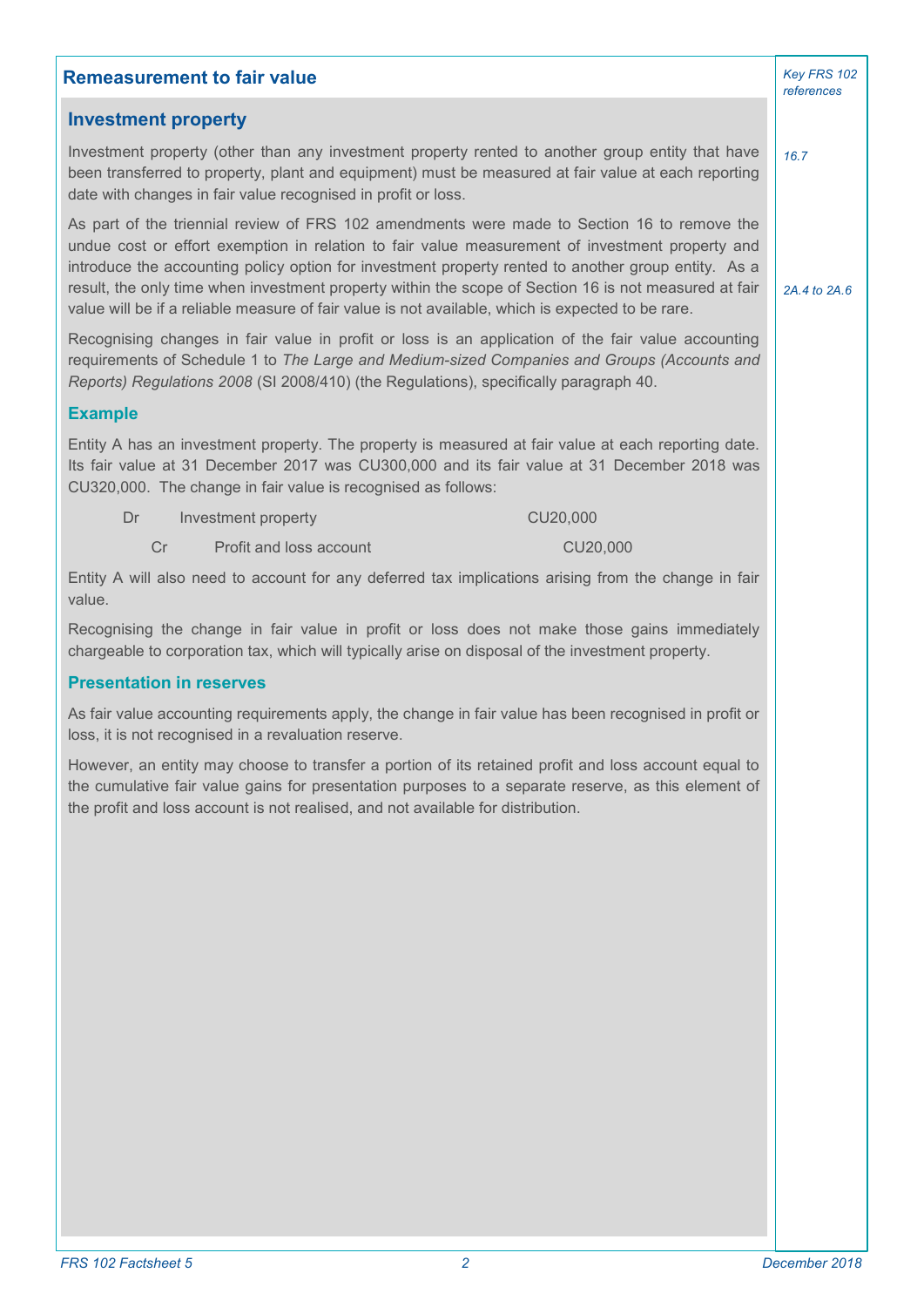| <b>Remeasurement to fair value</b>                                                                                                                                                                                                                                                                                        | Key FRS 102<br>references |
|---------------------------------------------------------------------------------------------------------------------------------------------------------------------------------------------------------------------------------------------------------------------------------------------------------------------------|---------------------------|
| <b>Revaluation model for property, plant and equipment</b>                                                                                                                                                                                                                                                                |                           |
| After initial recognition, property, plant and equipment shall be measured using the cost model or the<br>revaluation model.                                                                                                                                                                                              | 17.15                     |
| When the revaluation model is selected it shall be applied to all items of property, plant and<br>equipment in the same class of asset.                                                                                                                                                                                   | 17.15                     |
| When the revaluation model is selected an item of property, plant and equipment whose fair value<br>can be measured reliably shall be carried at a revalued amount, being its fair value at the date of<br>revaluation less any subsequent accumulated depreciation and impairment losses.                                | 17.15B                    |
| Revaluations shall be made with sufficient regularity to ensure that the carrying amount does not<br>differ materially from the fair value at the reporting date.                                                                                                                                                         | 17.15B                    |
| Usually any revaluation gains are recognised in other comprehensive income (unless they reverse a<br>previous decrease that was recognised in profit or loss) and accumulated in a separate component<br>of equity, the revaluation reserve.                                                                              | 17.15E                    |
| Recognising changes in fair value in other comprehensive income is an application of the alternative<br>accounting rules of Schedule 1 to The Large and Medium-sized Companies and Groups (Accounts<br>and Reports) Regulations 2008 (SI 2008/410) (the Regulations), specifically paragraph 35.                          |                           |
| <b>Example</b>                                                                                                                                                                                                                                                                                                            |                           |
| Entity A has an office building and decides that it will choose to use the revaluation model for the<br>subsequent measurement of its buildings. Its fair value at 31 December 2017 was CU200,000 and<br>its fair value at 31 December 2018 was CU215,000.                                                                |                           |
| The change in fair value is recognised as follows:                                                                                                                                                                                                                                                                        |                           |
| Land and buildings<br>CU15,000<br>Dr                                                                                                                                                                                                                                                                                      |                           |
| CU15,000<br>Cr<br>Revaluation reserve (recognised in OCI)                                                                                                                                                                                                                                                                 |                           |
| Entity A will also need to account for any deferred tax implications arising from the change in fair<br>value.                                                                                                                                                                                                            |                           |
| Subsequently the depreciation charge for each period is based on the relevant revalued amount and<br>Entity A may transfer an amount from the revaluation reserve to retained earnings to reflect the<br>difference between the depreciation based on the revalued amount and depreciation based on the<br>original cost. |                           |
| <b>Presentation in reserves</b>                                                                                                                                                                                                                                                                                           |                           |
| Company law requires the revaluation reserve to be shown separately in the statement of financial<br>position.                                                                                                                                                                                                            |                           |
|                                                                                                                                                                                                                                                                                                                           |                           |
|                                                                                                                                                                                                                                                                                                                           |                           |
|                                                                                                                                                                                                                                                                                                                           |                           |